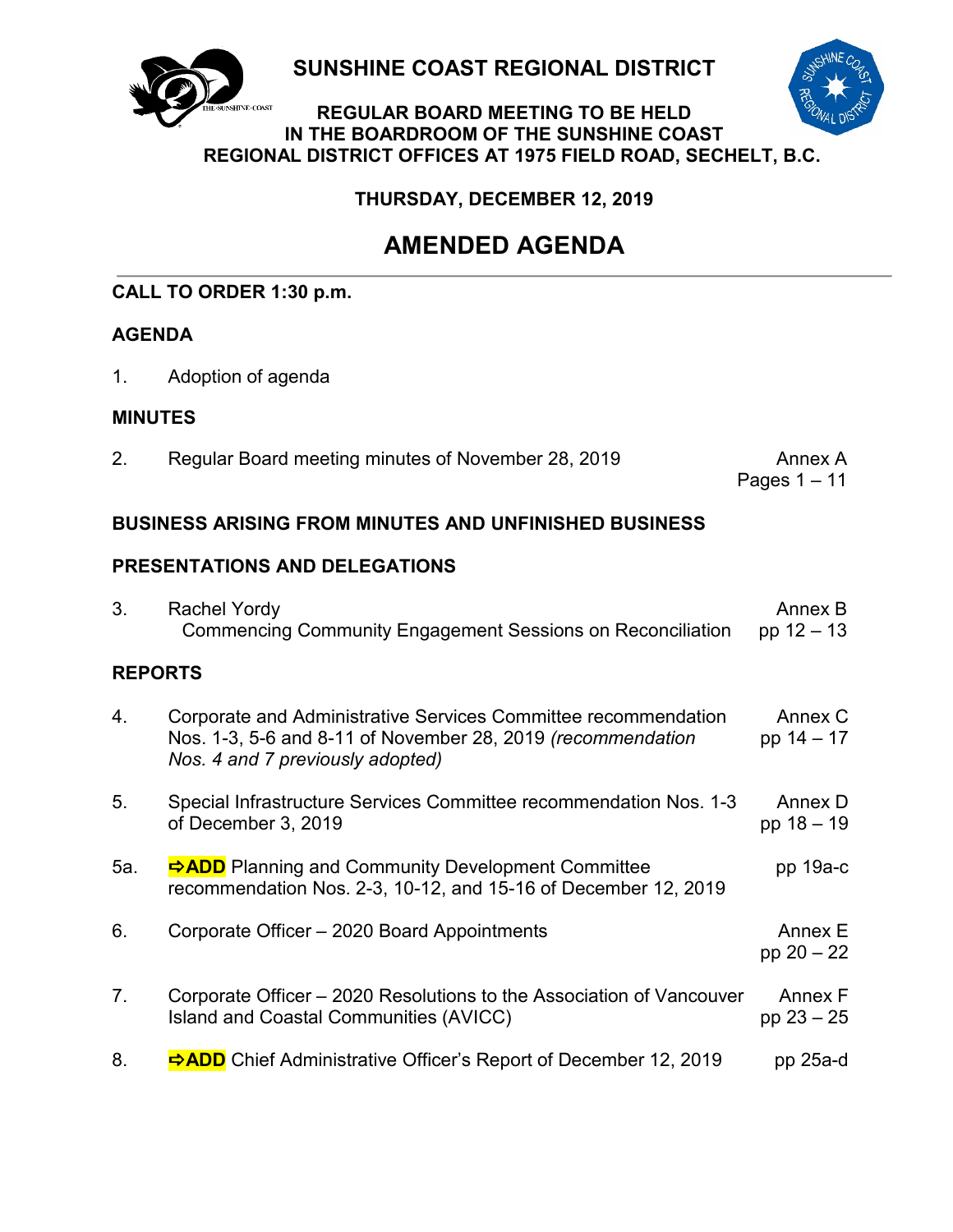#### **COMMUNICATIONS**

### **MOTIONS**

# **BYLAWS**

- 9. *Sunshine Coast Regional District Zoning Advisory Planning Commissions Amendment Bylaw No. 453.6, 2019* – receipt of report *– first, second, third reading and adoption* **(Voting – Electoral Area Directors – weighted vote – A-2, B-2, D-2, E-2, F-2)** Annex G pp 26 – 28
- 10. *Sunshine Coast Regional District 2020 Revenue Anticipation Borrowing Bylaw No. 723, 2019* – receipt of report *– first, second, third reading and adoption* **(Voting – All Directors – weighted vote: A-2, B-2, D-2, E-2, F-2, Sechelt-6, Gibsons-3, SIGD-1)** Annex H pp 29 – 32

# **DIRECTORS' REPORTS** Verbal

#### **NEW BUSINESS**

# **IN CAMERA**

THAT the public be excluded from attendance at the meeting in accordance with Section 90  $(1)$   $(a)$ ,  $(c)$ ,  $(e)$ ,  $(q)$ ,  $(k)$  and  $2(b)$  of the *Community Charter* – "personal information about an identifiable individual…", "labour relations or other employee relations", "the acquisition, disposition or expropriation of land or improvements…", "litigation or potential litigation affecting the municipality", "negotiations and related discussions respecting the proposed provision of a municipal service…", and "the consideration of information received and held in confidence relating to negotiation between the municipality and a provincial government or the federal government or both, or between a provincial government or the federal government or both and a third party".

# **ADJOURNMENT**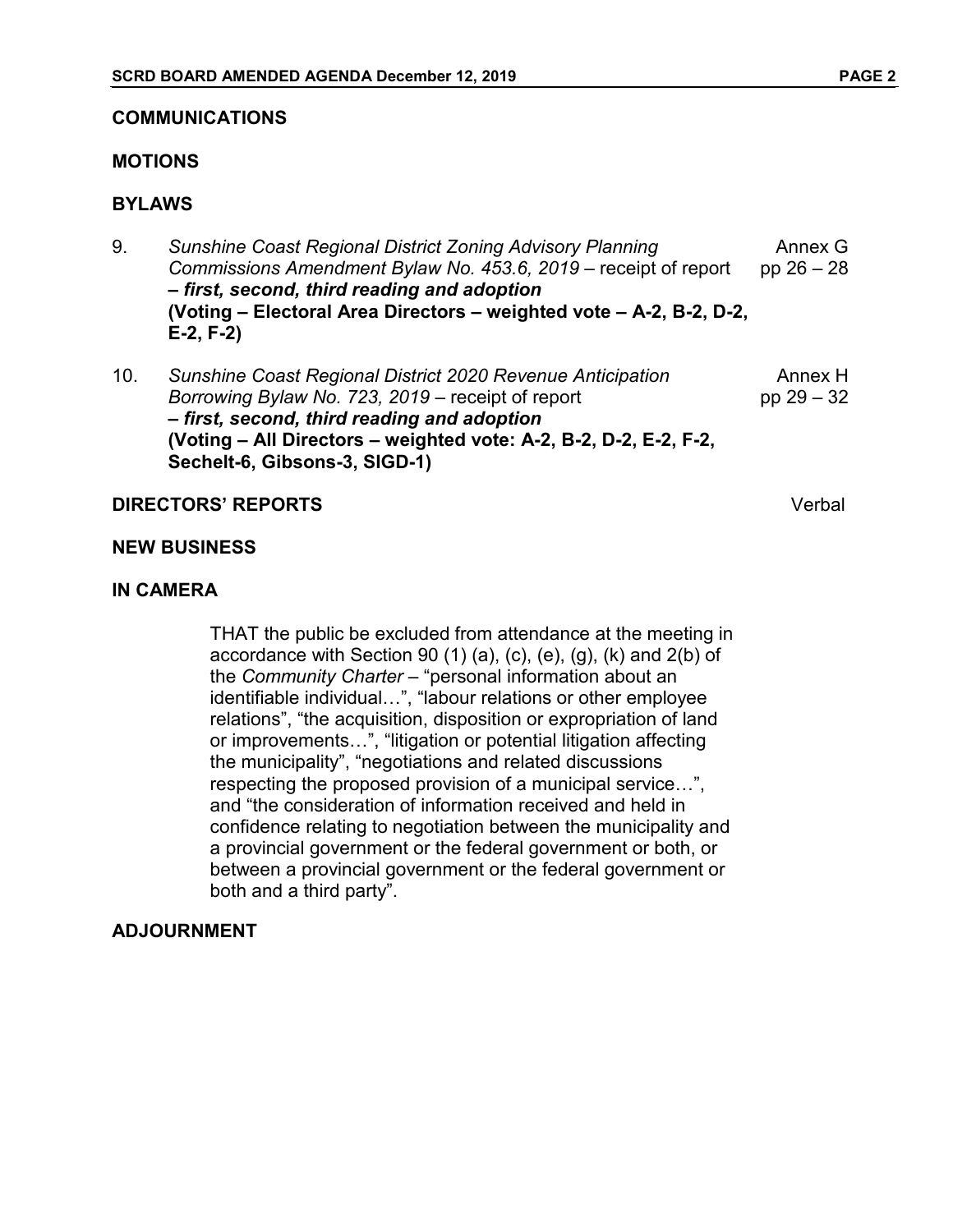#### **Direct to Board from Planning and Community Development Committee, December 12, 2019 Page 1**

**Recommendation No. 2** *Pender Harbour and Area Residents Association (PHARA) request to amend the Dock Management Plan (DMP)*

THAT the SCRD support the Pender Harbour and Area Residents Association (PHARA) sending a request to amend the Dock Management Plan (DMP) to the shíshálh Nation Foundation Agreement's Shared Decision Making Working Group;

AND THAT the recommendation be forwarded to the Regular Board meeting of December 12, 2019.

# **Recommendation No. 3** *Review of OCP and Zoning Bylaw in Electoral Area A*

THAT staff be requested to review the Official Community Plan and Land Use Bylaws in Electoral Area A to determine amendments that could be implemented for the regulation of uses related to the foreshore, as informed by the potential future decisions of the Shared Decision Making process;

AND THAT the recommendation be forwarded to the Regular Board meeting of December 12, 2019.

# **Recommendation No. 10** *Provincial Referral for a Private Moorage 2412231 (Bessie)*

THAT the report titled Provincial Referral CRN00094 for a Private Moorage 2412231 (Bessie) – Electoral Area B be received;

AND THAT the following comments be forwarded to the Ministry of Forests, Lands, Natural Resource Operations and Rural Development:

Subject to the following conditions, SCRD has no objections to the proposed residential private moorage fronting 9281 Truman Road or Lot 33, District Lot 2394, Plan VAP 13970 New Westminster District, Provincial Referral Number 2412231:

- a. SCRD will require a building permit and/or a development variance permit if any structures are constructed to access the moorage facility;
- b. The proponent should implement both Provincial and shíshálh Nation's Best Management Practices for building and maintaining marine moorage facilities and in particular the most stringent of any overlapping policy to protect the foreshore ecosystems, including;
	- Species At Risk and species of regional significance in or near the tenure area should be identified by dive assessment and protected;
	- This property and others nearby consider shared moorage facilities;
- c. Ensure that the shíshálh Nation is consulted and that all activities undertaken comply with the Heritage Protection Act.

AND THAT comments from the Halfmoon Bay Advisory Planning Commission be provided to the Ministry;

AND FURTHER THAT the recommendation be forwarded to the Regular Board meeting of December 12, 2019.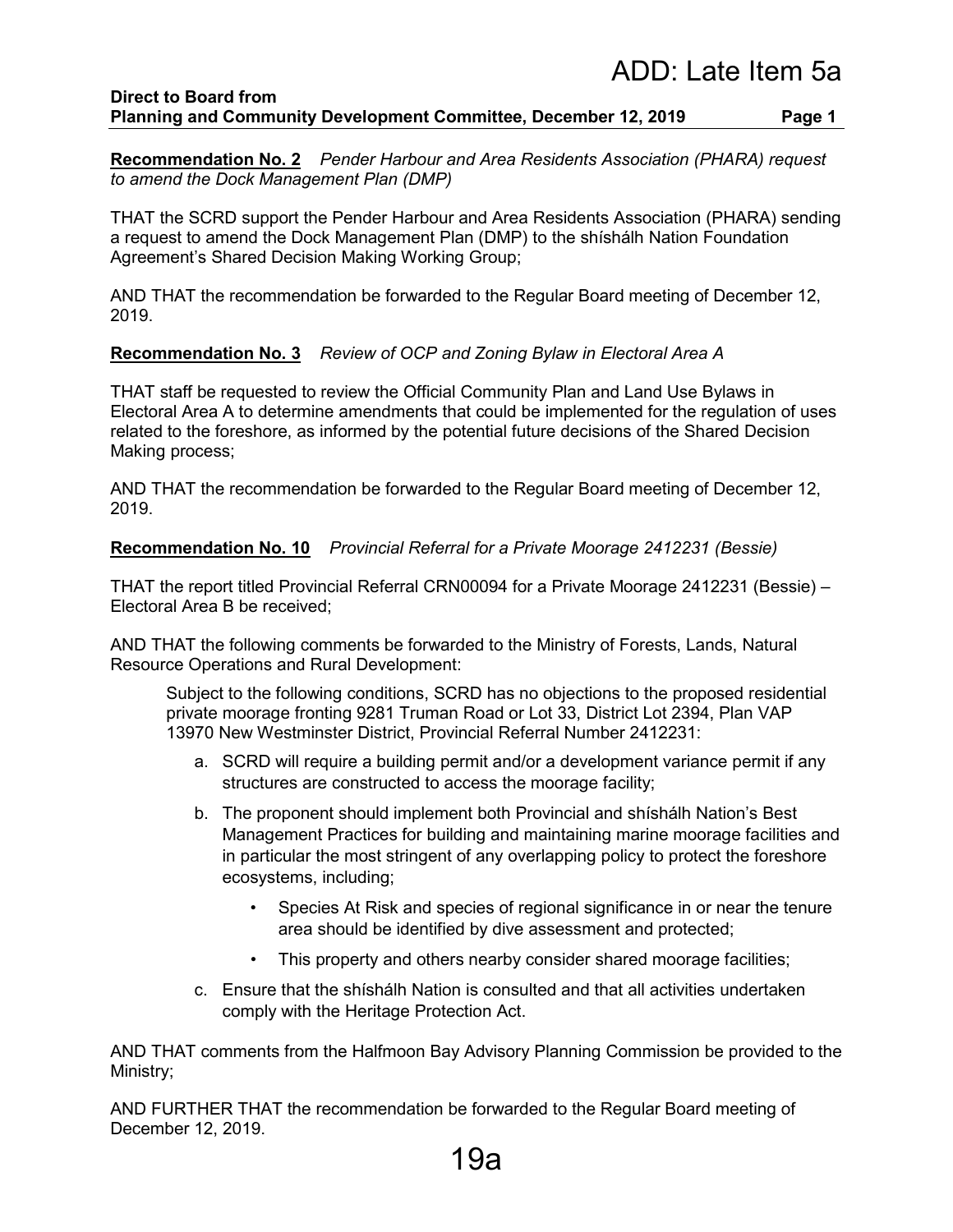**Recommendation No. 11** *Provincial Referral for a Private Moorage 2412264 (Shortt)*

THAT the report titled Provincial Referral CRN00093 for a Private Moorage 2412264 (Shortt) – Electoral Area A be received;

AND THAT the following comments be forwarded to the Ministry of Forests, Lands, Natural Resource Operations and Rural Development:

Subject to the following conditions, SCRD has no objections to the proposed residential private moorage fronting District Lot REM3551, PID 015-871-002 New Westminster District, Provincial Referral Number 2412264):

- a. SCRD will require a building permit and/or a development variance permit if any structures are constructed to access the moorage facility;
- b. The proponent should implement both Provincial and shíshálh Nation's Best Management Practices for building and maintaining marine moorage facilities and in particular the most stringent of any overlapping policy to protect the foreshore ecosystems, including:
	- Species At Risk and species of regional significance in or near the tenure area should be identified by dive assessment and protected;
- c. Ensure that the shíshálh Nation is consulted and that all activities undertaken comply with the Heritage Protection Act;

AND THAT comments from the Egmont / Pender Harbour Advisory Planning Commission be provided to the Ministry;

AND FURTHER THAT the recommendation be forwarded to the Regular Board meeting of December 12, 2019.

**Recommendation No. 12** *Provincial Referral for a Private Moorage 2412002 (Kelemen)*

THAT the report titled Provincial Referral CRN00092 for a Private Moorage 2412002 (Kelemen) – Electoral Area B be received;

AND THAT the following comments be forwarded to the Ministry of Forests, Lands, Natural Resource Operations and Rural Development:

SCRD does not support the current private moorage application fronting Lot 45, District Lot 1488, Plan LMP 32269 New Westminster District, Provincial Referral Number 2412002.

AND THAT any updated or future application is recommended to ensure that:

- a. The Provincial policy of a maximum of one moorage facility per property is maintained;
- b. The applicant discuss proposals with neighbours who share the cove;
- c. The application align with the Provincial and shíshálh Nation's Best Management Practices for building and maintaining marine moorage facilities and in particular the most stringent of any overlapping policy to protect the foreshore ecosystems, including:
	- Species At Risk and species of regional significance in or near the tenure area should be identified by dive assessment and protected;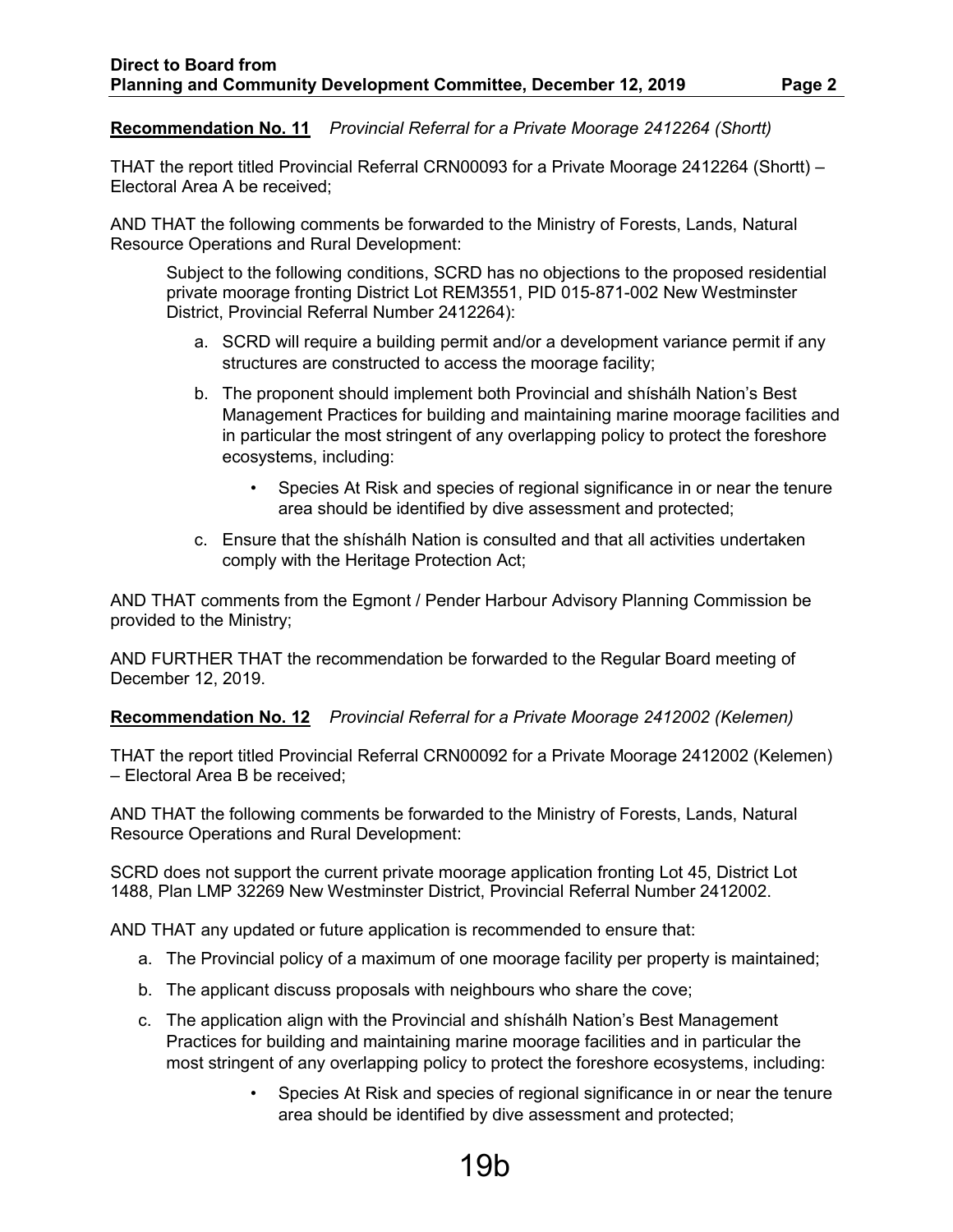- This property and others nearby consider shared moorage facilities;
- d. The shíshálh Nation is consulted and that all activities undertaken comply with the Heritage Protection Act;

AND THAT comments from the Halfmoon Bay Advisory Planning Commission be provided to the Ministry;

AND FURTHER THAT the recommendations be forwarded to the Regular Board meeting of December 12, 2019.

**Recommendation No. 15** *Request For Proposal 19 399 Youth Centre Services Contract Award*

THAT the staff report titled RFP 19 399 Youth Centre Services Contract Award Report be received;

AND THAT a contract be awarded to The YMCA of Greater Vancouver for the total value of \$142,274 (before GST);

AND THAT the [670] Regional Recreation Programs operating budget be increased by \$4,014 in 2020, \$1,381 in 2021 and \$1,422 in 2022, funded from taxation;

AND THAT the 2020-2024 Financial Plan be updated accordingly;

AND FURTHER THAT the recommendation be forwarded to the Regular Board Meeting of December 12, 2019.

**Recommendation No. 16** *Request for Proposal 1934501 Halkett Bay Dock Upgrade Repairs*

THAT the staff report titled Request for Proposal (RFP) 1934501 Halkett Bay Dock Upgrade Repairs be received;

AND THAT the Halkett Bay Dock Upgrade Repair contract be awarded to Pacific Industrial Marine Ltd. in an amount of up to \$360,666 (excluding GST);

AND THAT the combined Ports Capital Renewal Plan project budget for Halkett Bay and West Bay be increased by \$65,406 from \$386,260 to \$447,666, funded from capital reserves;

AND THAT the 2019-2023 Financial Plan be amended accordingly;

AND THAT the delegated authorities be authorized to execute the contract;

AND FURTHER THAT this recommendation be forwarded to the Regular Board meeting of December 12, 2019.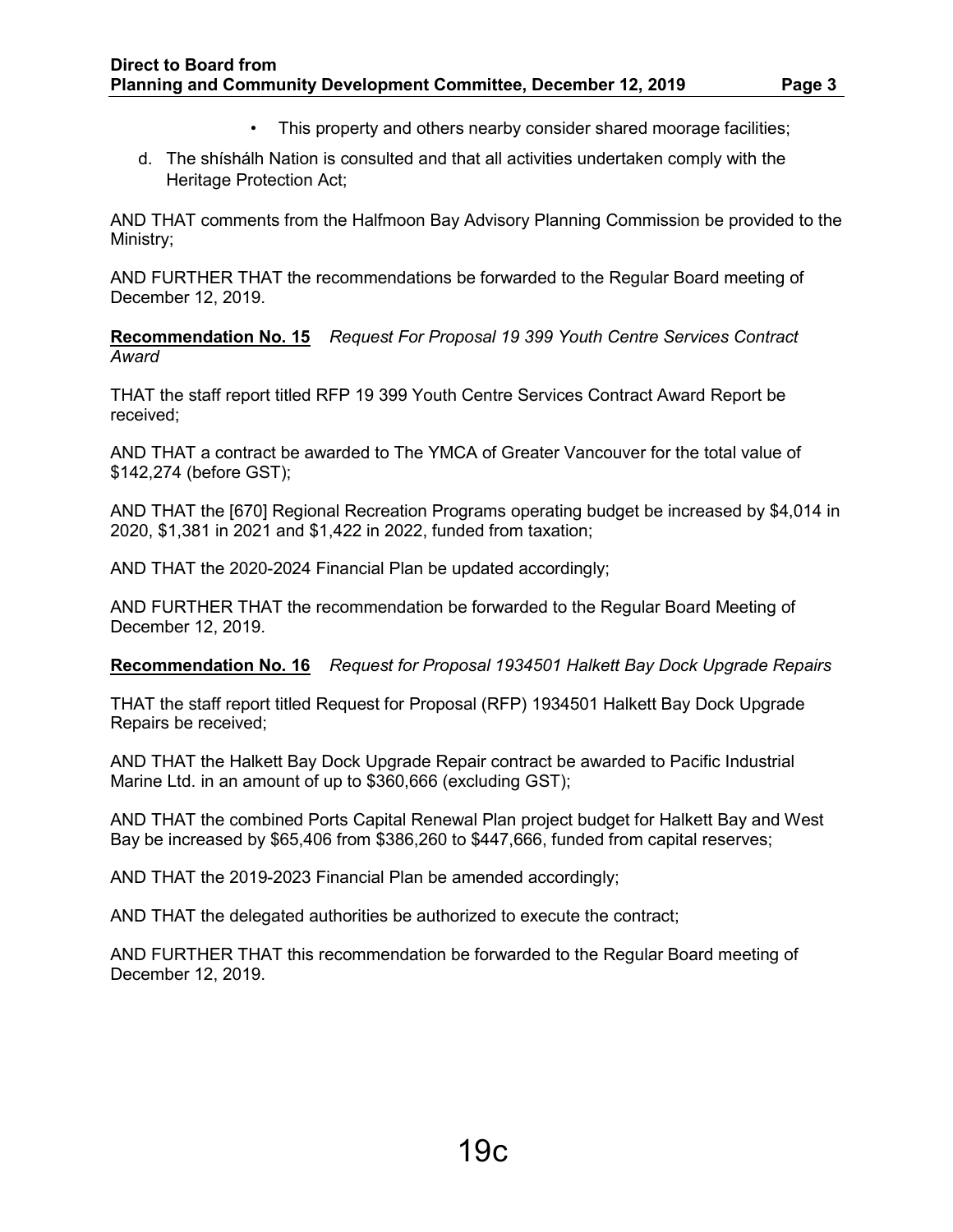# **SUNSHINE COAST REGIONAL DISTRICT STAFF REPORT**

**TO:** SCRD Board – December 12, 2019

**AUTHOR:** Mark Brown, Interim Chief Administrative Officer

**SUBJECT: CHIEF ADMINISTRATIVE OFFICER'S REPORT**

#### **RECOMMENDATION**

### **THAT the December 12, 2019 Chief Administrative Officer's Report be received for information.**

#### **BACKGROUND**

This Chief Administrative Officer's (CAO) report provides information to the Board on the recent activities of the Sunshine Coast Regional District.

#### **DISCUSSION**

#### *Administration:*

#### CAO Recruitment

The Board has now concluded the recruitment process for the new Chief Administrative Officer (CAO) for the SCRD. On November 5, 2019, it was announced that Dean McKinley has been appointed as the CAO, effective January 6, 2020.

During the past three years, Mr. McKinley has been serving as the CAO for the District of Mackenzie and prior to that he worked for nearly nine years as the Director, Economic Development, with the Northern Development Initiative Trust.

Dean's other work experience has included several years of management consulting as well as a variety of management roles with the Province of BC including Recreation Manager, Ambulance Unit Chief, and Commercial Recreation Manager with the Ministry of Tourism, Sport and the Arts.

Interim CAO, Mark Brown has agreed to remain at the SCRD for the first two weeks of January 2020, in order to provide time for transition for Dean to assume the CAO duties and responsibilities of the SCRD.

#### Safety Award

The SCRD received the 'Honourable Mention – Regional Government' award for our efforts during the 2019 National Occupational Safety and Health (NAOSH) Week. The award was presented on November 28, 2019 at the annual Safety Forum and Awards Dinner in Burnaby, BC. The SCRD was honoured with this award in 2015, 2016, and 2017 (along with Most Innovative), and received the 'Overall Winner, Regional Government' in 2018.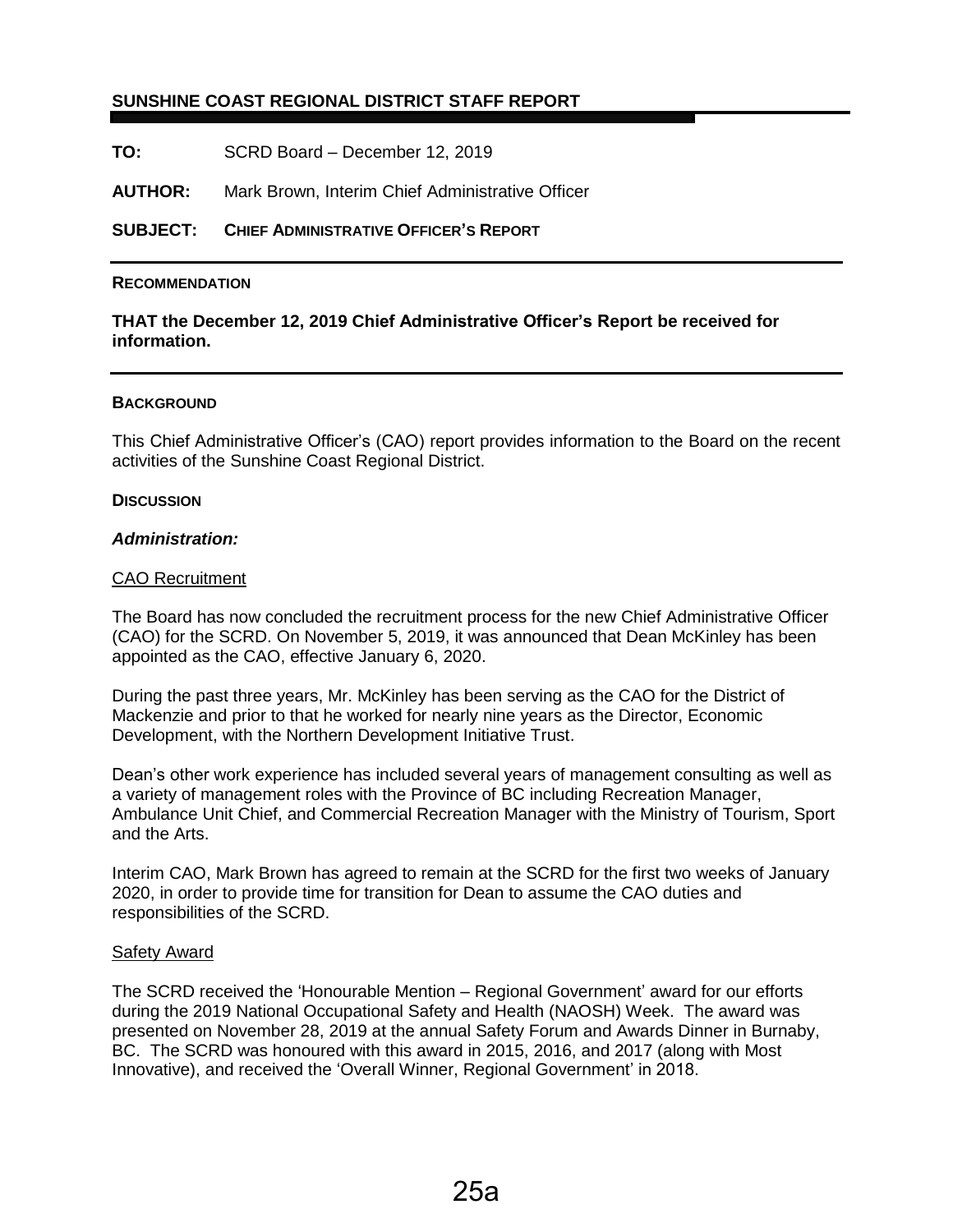Gerry Parker, Senior Manager, Human Resources wished to convey the following: "I'm so very proud of the team and the efforts put forward by this year's committee and really appreciate everyone's contributions and the support provided by the Board, the Senior Leadership Team, and all staff that participated. Congratulations to the committee and thanks for the support from everyone!"

# GFOA Award

The Government Finance Officers Association of the United States and Canada (GFOA) announced that the SCRD, has received the GFOA's 'Distinguished Budget Presentation Award' for its 2019-2023 budget document. A Certificate of Recognition for Budget Presentation has been presented to the Corporate Services Department. The award represents a significant achievement by the organization and reflects the commitment of the Board and staff to meeting the highest principles of governmental budgeting. In order to receive this award, the SCRD had to satisfy nationally recognized guidelines for effective budget presentation. These guidelines are designed to assess how well an entity's budget serves as: a policy document, financial plan, operations guide and a communications device. There are over 1,600 participants in the Budget Awards Program and award recipients have pioneered efforts to improve the quality of budgeting and provide an excellent example for other governments throughout North America.

Tina Perreault, General Manager, Corporate Services and Chief Financial Officer stated the following: "Achievement of this award demonstrates the SCRD's commitment to high financial reporting and transparency. A special thank you to our staff, which has shown their commitment in making sure that our residents are informed with quality financial documents."

# Budget

December 4, 5 and 6 were the dates that the Board was presented with the Round 1 budget proposals and service plans. The effort and work involved by all staff to prepare the numerous documents in a compressed time schedule was significant and was very much appreciated by myself and Tina Perreault. It was also very helpful to have the comprehensive background information to enable the Board to review the budget items in advance and therefore be able to follow up with pertinent questions and make more informed decisions. Thank you to everyone.

# **STRATEGIC PLAN AND RELATED POLICIES**

The Board's 2019 - 2023 Strategic Plan document contains five strategic focus areas: Engagement & Communications, Infrastructure Management, Regional Collaboration & Partnerships, Climate Change & Resilience and Advocacy. The following information is provided regarding initiatives that were undertaken recently in accordance with the SCRD Strategic Plan:

# *Engagement and Communications:*

Robyn Cooper, Manager of Solid Waste Programs, was invited to be a presenter at the 'Tackling Plastics Business Forum event hosted by a committee of volunteers held at Sunshine Coast Golf Course in Roberts Creek on November 8, 2019. The event involved a series of speakers, followed by break out groups that brainstormed what next steps could be taken on the Sunshine Coast in terms of reducing waste and single-use plastics.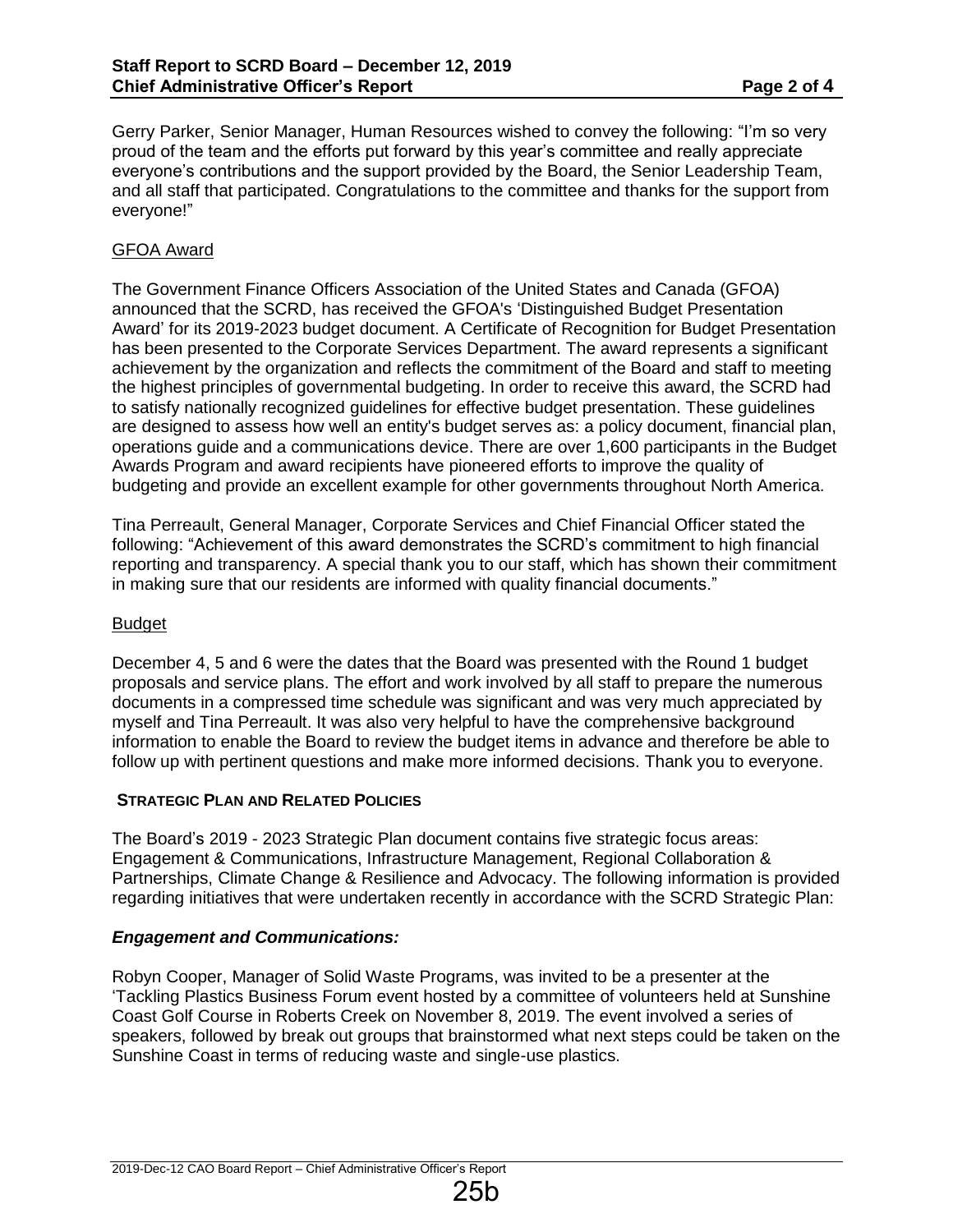Approximately 40 people attended including, MLA Nicholas Simons, Keith Julius from shíshálh Nation, Councillors from the Town of Gibsons, (as well as Silas White who provided an update on the status of Gibsons bag ban bylaw), planning staff from the District of Sechelt, Tyler Nygaard, owner of Gibsons Recycling Depot, and other individuals involved in the business sector. The presentation included:

- Governance of solid waste (basically which levels of government can regulate businesses and/or the environment)
- SCRD Solid Waste services (including why businesses cannot use SCRD depots)
- What's in our garbage 2014 and 2015 waste composition study results
- SCRD's Board Advocacy in 2019

# *Infrastructure Management:*

The Infrastructure Services Committee Meeting held on November 21 contained an agenda outlining major Capital Water Projects including the results of the raw water reservoir feasibility study, groundwater investigation project update, as well as strategic plan initiatives proposed by the Infrastructure Services Department. The Board, staff and consultants have accomplished a significant amount of work to date that is required to assess the various options for pursuing additional water supply for the Coast.

# *Regional Collaboration and Partnerships:*

Since the October 24, 2019 CAO Board Report, the Interim CAO continues to dialogue with SCRD local governments, agencies and community partners. I have ongoing scheduled biweekly meetings with the CAO's of the SCRD member municipalities wherein topics of mutual concern are discussed. At our upcoming meeting on December 18 we will be meeting with Colin Stansfield, Executive Director of SCREDO, to discuss the SCREDO renewal terms for the agreement that expires on December 31, 2020.

The Field Users Meeting was held November 12, 2019. Staff met with the Better Fields Committee (Silas White, Warren Brander, Grant Marshall, Dave Robens, Ed Penaud). The proposed date for the follow up meeting is January 27, 2020 6:00 pm to 8:00 pm. Central location to be confirmed. Invitees for that meeting will consist of field staff from the District of Sechelt, shíshálh Nation, Town of Gibsons, Sunshine Coast Regional District, School District No. 46, the Better Fields Committee as well as other field group representatives.

# *Climate Change and Resilience:*

Staff attended a legal seminar dealing with Local Government Powers as they pertain to Climate Change and Adaptation. Areas covered included: Buildings – Energy and GHG emissions, Land Use, Transportation, Procurement, as well as Fleets and Facilities.

Buildings – presentation included information on the new province of BC Step Code legislation that provides for 5-step performance-based energy targets. It was suggested to require Step 1 in building bylaws as soon as possible to familiarizes builders with the performance pathway approach and transition to step 3 before the BC Code requires this by 2022. There is grant funding available from BC Hydro/Fortis BC to offset the costs of energy advisors.